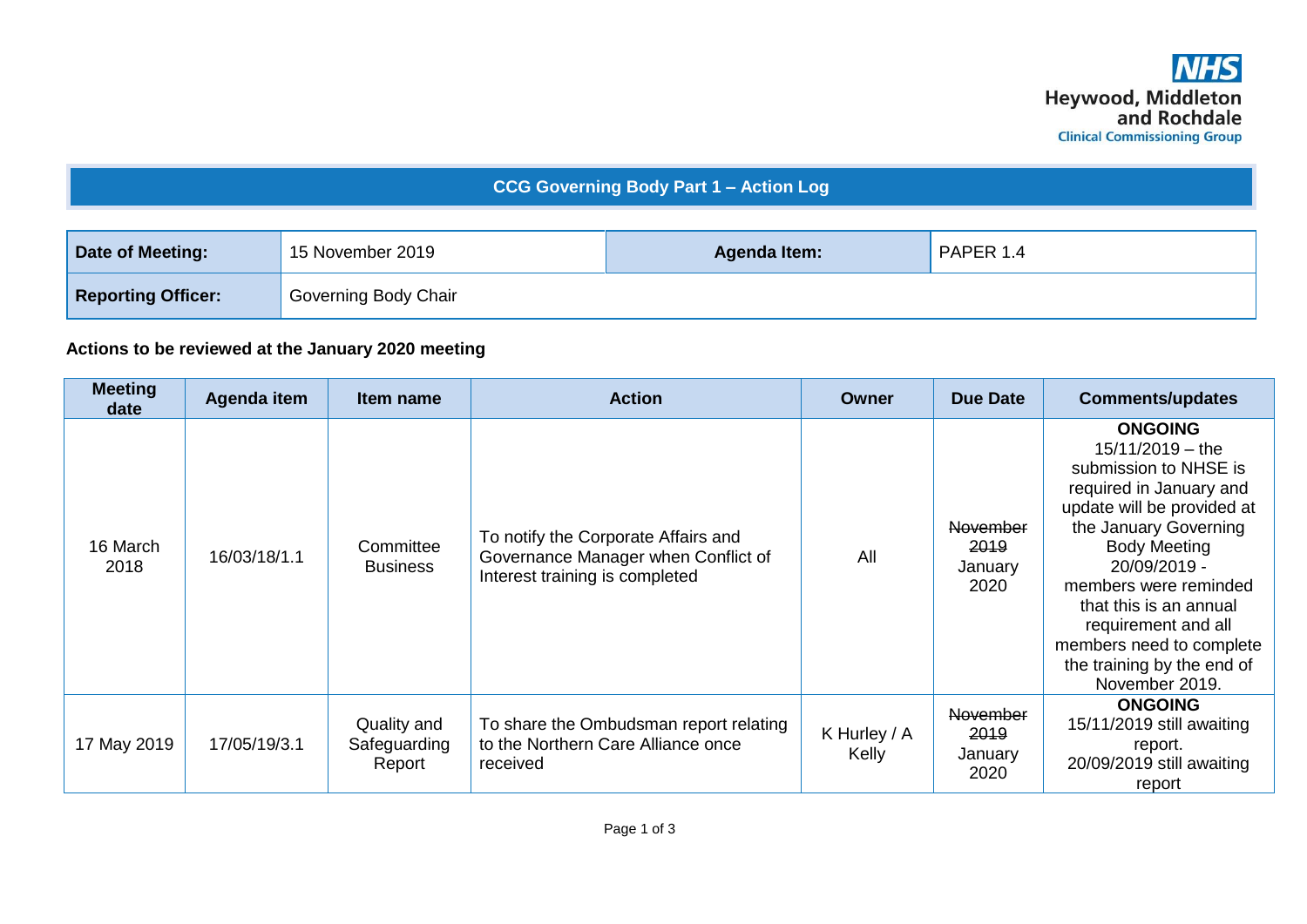| 19 July 2019            | 19/07/19/3.4 | <b>Corporate Risk</b><br>Register                                | Feedback to GM that the Governing<br>Body suggests that Breast Cancer<br>Screening Service to be included in<br>Theme Three                    | S Croasdale            | <b>November</b><br>2019<br>January<br>2020 | <b>ONGOING</b><br>15/11/2019 will be included<br>in January 2020 |
|-------------------------|--------------|------------------------------------------------------------------|------------------------------------------------------------------------------------------------------------------------------------------------|------------------------|--------------------------------------------|------------------------------------------------------------------|
| 20<br>September<br>2019 | 20/09/19/5.2 | Any other<br><b>Business (AOB)</b><br>- Locality Plan<br>Refresh | The latest iteration of the Locality Plan to<br>be presented at the meeting in<br>November.                                                    | A Fallon               | November<br>2019<br>January<br>2020        | <b>ONGOING</b><br>15/11/2019 Delayed due to<br>Purdah            |
| 15 November<br>2019     | 15/11/19/1.1 | Committee<br><b>Business</b>                                     | It was agreed that the final KLOE<br>submission will be shared with those<br>colleagues and Governing Body<br>members.                         | H Chapman              | January<br>2020                            |                                                                  |
| 15 November<br>2019     | 15/11/19/2.2 | Constitution -<br>Approval for<br>submission                     | A request was made to ensure that it was<br>clear in the Constitution that the SoRD<br>delegated to ICB, only applied to the<br>pooled budget. | H Chapman &<br>S Evans | January<br>2020                            |                                                                  |
| 15 November<br>2019     | 15/11/19/3.3 | Performance<br>Report                                            | The risk register is to be updated to<br>include all the risks identified in the<br>November Governing Body Performance<br>report              | K Thompson             | January<br>2020                            |                                                                  |
| 15 November<br>2019     | 15/11/19/3.4 | Corporate Risk<br>Register and<br>Assurance<br>Framework         | Primary Care Risk Register to be shared<br>with Governing Body members                                                                         | K Thompson             | January<br>2020                            |                                                                  |

## **Actions Closed / Completed at the November 2019 meeting**

| <b>Meeting</b><br>date | Agenda item   | Item name                                          | <b>Action</b>                                                                                                        | Owner                     | <b>Due Date</b>               | <b>Comments/updates</b> |
|------------------------|---------------|----------------------------------------------------|----------------------------------------------------------------------------------------------------------------------|---------------------------|-------------------------------|-------------------------|
| 17 May 2019            | 17/05/19/3.3  | Performance<br>Report                              | To clarify whether NWAS handovers are<br>site based                                                                  | S-Croasdale<br>K Thompson | Sept 2019<br>November<br>2019 | <b>CLOSED</b>           |
| 17 May 2019            | 17/05/19/4.3i | Heywood and<br>Middleton<br><b>Locality Report</b> | A meeting is to be arranged for the CCG<br>to work with the Family Action Group and<br>the Healthy Gems course work. | K Pearson / Dr<br>Ghafoor | <b>November</b><br>2019       | <b>CLOSED</b>           |